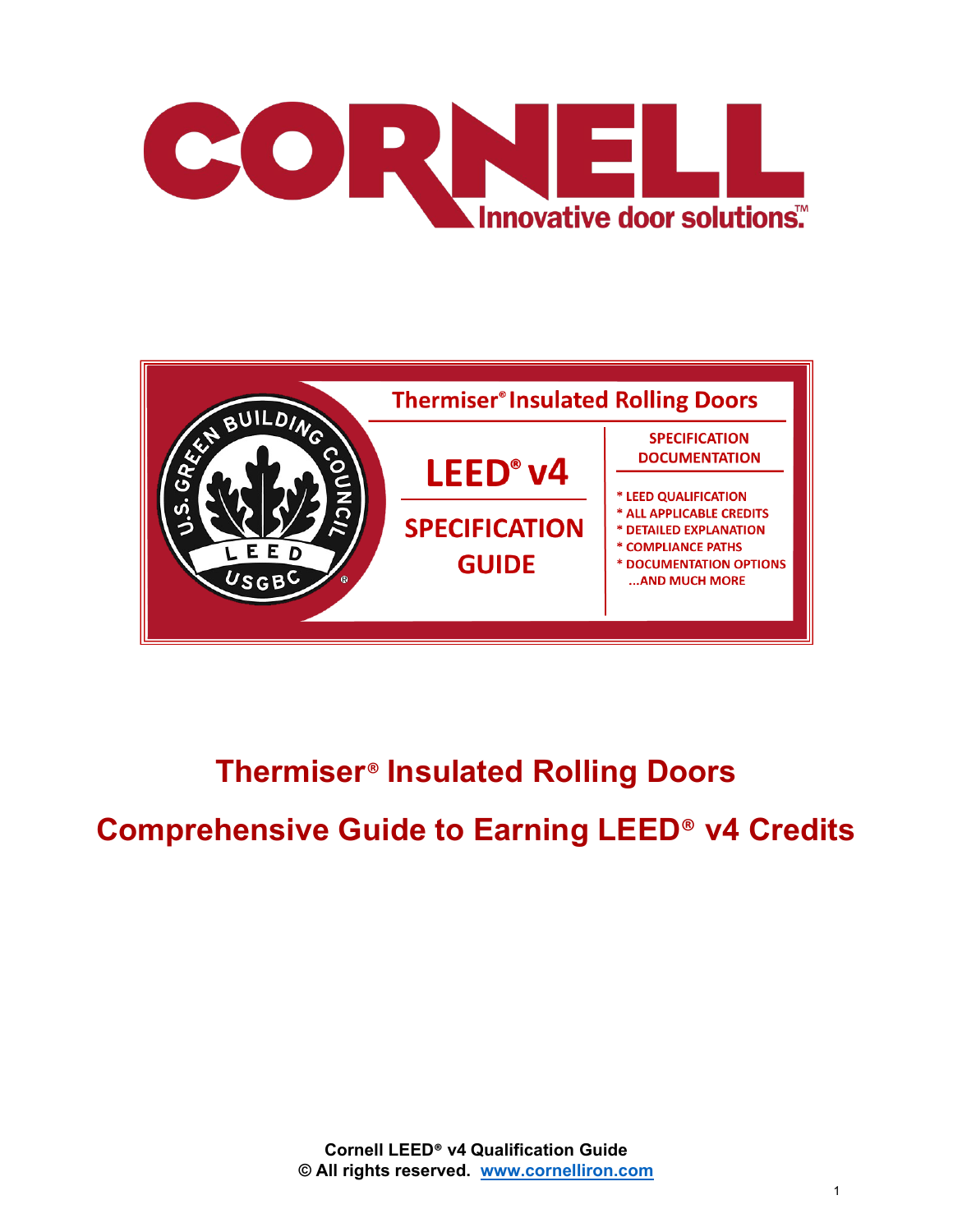

# **Thermiser**® **Insulated Rolling Doors**

# **Earning LEED**® **v4 Credits**

Cornell's Thermiser® Insulated Rolling Doors can provide a significant contribution to earning LEED® (Leadership in Energy and Environmental Design) credit points on any project. As you pursue LEED certification, rely on the products and expertise of Cornell.

LEED credit points contribute to LEED certification and are granted based on the overall building's design and performance. While no one product or material alone can earn LEED credit points, Thermiser can help development project teams earn points in five (5) LEED certification credit categories when implemented as part of an integrated design and construction strategy.

# **Applicable Qualifying LEED**® **v4 Credits:**

- $\checkmark$  Energy & Atmosphere Credit Optimize Energy Performance (up to 20 pts)
- $\checkmark$  Materials & Resources Credit Building Life-Cycle Impact Reduction (up to 6 pts)
- $\checkmark$  Indoor Environmental Quality Credit Low Emitting Materials (up to 3 pts)
- $\checkmark$  Innovation Credit Innovation (up to 5 pts)
- Regional Priority Credits (up to 4 pts)

## **Total achievable points in LEED**® **Credit Categories: Up to 38 points**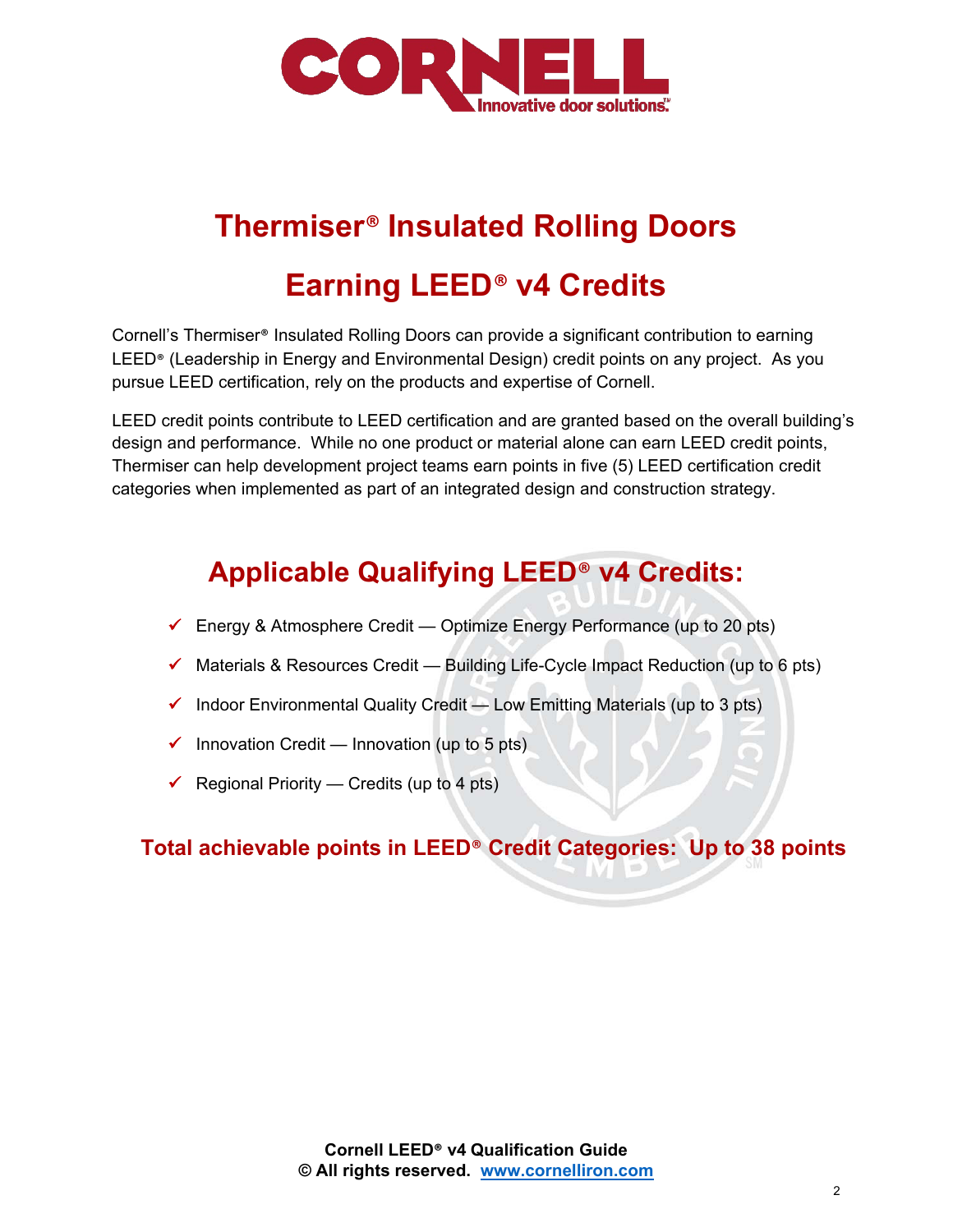

# **Thermiser**® **Green Spec**

# **LEED**® **& High Performance Construction Attributes**

Cornell' Thermiser® Insulated Rolling Doors are the perfect choice for your next green building project. These doors provide many innovative sustainability fundamentals for commercial building closure solutions that contribute to greener, more energy-efficient, high-performance construction, as well as greater occupant health and comfort. Some of these attributes and benefits include:

- **Thermal resistance value (R-value) of 8.0** which provides a significant level of insulation for the building envelope and also assists in providing a marked improvement over baseline energy performance ratings for similar types of doors.
- **Insulating process is CFC-free** with an Ozone Depletion Potential rating of 0.00.
- **Recycled content:** Since each Thermiser product is custom built to order for the specific requirements (size, materials: steel, aluminum, stainless, etc.) of the application, the formula to determine recycled content is complicated. Please reference the cover page of the Cornell submittal drawings for the project-specific recycled content information. The recycled content information is provided as a Total Recycled Content weight and % of total product weight, and is further broken down into Post Consumer Content and Post Industrial Content. (see appendix I for further information)
- **Proven durability:** Thermiser doors are constructed with durable steel slats and guides, providing optimum strength and impact resistance. If run an average of 10 cycles per day, the total lifespan of the door is more than 13 years. Many doors are run fewer cycles per day and are still in use after 20 or 30 years.
- **No volatile organic compounds (VOCs)** ensuring healthy environmental quality, both for the installers and other trade-workers as well as the end-user indoor occupants.
- **Specified wind load durability:** Thermiser Insulated Rolling Doors can be configured to withstand the full range of specific wind load requirements for any given implementation, performance validated through third party testing.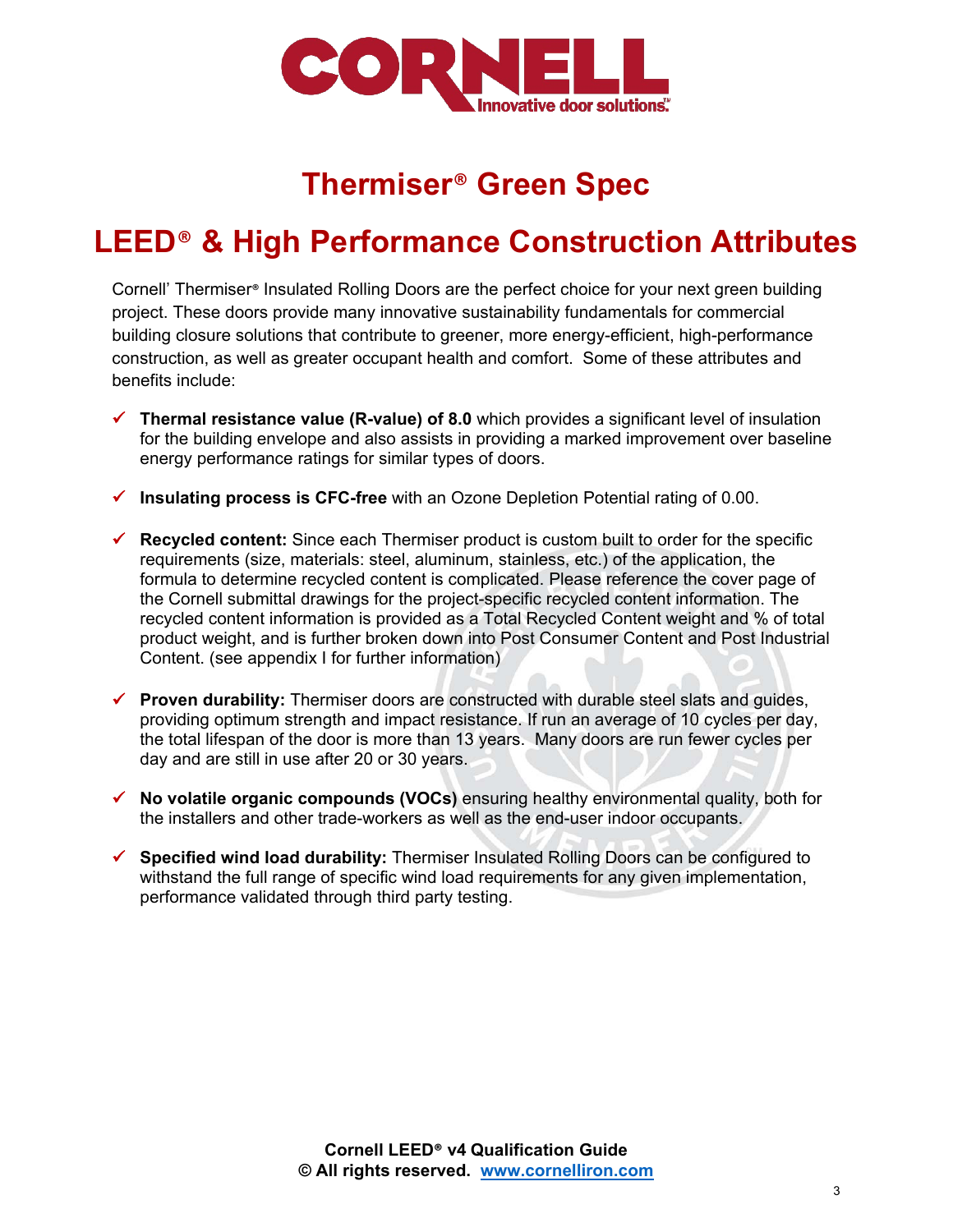

# **Thermiser**® **Environmental Statement**

Cornell has been the industry leading manufacturer of rolling doors for more than 180 years, covering North America and beyond. Cornell is the exclusive provider of Thermiser Insulated Rolling Doors – an industry standard for superior rolling doors.

Today, Cornell's emphasis is not only on rolling doors and grilles, but also on product support and information services to assist professionals that design, build or manage industrial, institutional and commercial buildings.

Cornell is a registered ISO 9001:2008 Company that specifies internal quality management systems which demonstrate the Company's ability to consistently provide products that meet or exceed customer, as well as applicable statutory and regulatory, requirements.

Thermiser Insulated Rolling Doors provide a significant thermal barrier with a thermal resistance value (R-value) of 8.0 which represents a significant level of added insulation for the building envelope and also assists in providing a marked improvement over baseline energy performance ratings for similar types of doors (as calculated using the ASHRAE Handbook of Fundamentals).

Thermiser Insulated Rolling Doors are manufactured to meet the requirements in accordance with ASHRAE 90.1 regarding the building thermal envelope, providing superior thermal performance. Additionally, Thermiser Insulated Rolling Doors are constructed with insulation material that is CFC-free with an Ozone Depletion Potential rating of 0.00.

Made from steel, stainless steel and/or aluminum, Thermiser Insulated Rolling Doors are easily recycled, reused or repurposed. Steel and aluminum are among the greenest, most sustainable materials used in construction projects today due to their inherent environmental benefits.

The Thermiser product line also considers another important component of the U.S. Green Building Council's (USGBC) LEED integrated green building rating system, which is occupant/user comfort. Thermiser Insulated Rolling Doors are effective at significantly reducing sound transmission compared to standard non-insulated rolling doors with Sound Transmission Class (STC) rating of up to 30 for the curtain and up to 22 for the entire assembly, as tested per ASTM E90, based on testing a complete, operable assembly. STC 32 superimposed/double-insulated curtain assemblies, also available as tested per ASTM E90, based on testing a complete, operable assembly.

Cornell Inc. is proud to offer Thermiser Insulated Rolling Doors to the full spectrum of green building design, specification and construction professionals seeking opportunities to earn LEED certification through improved energy efficiency, air infiltration and thermal performance.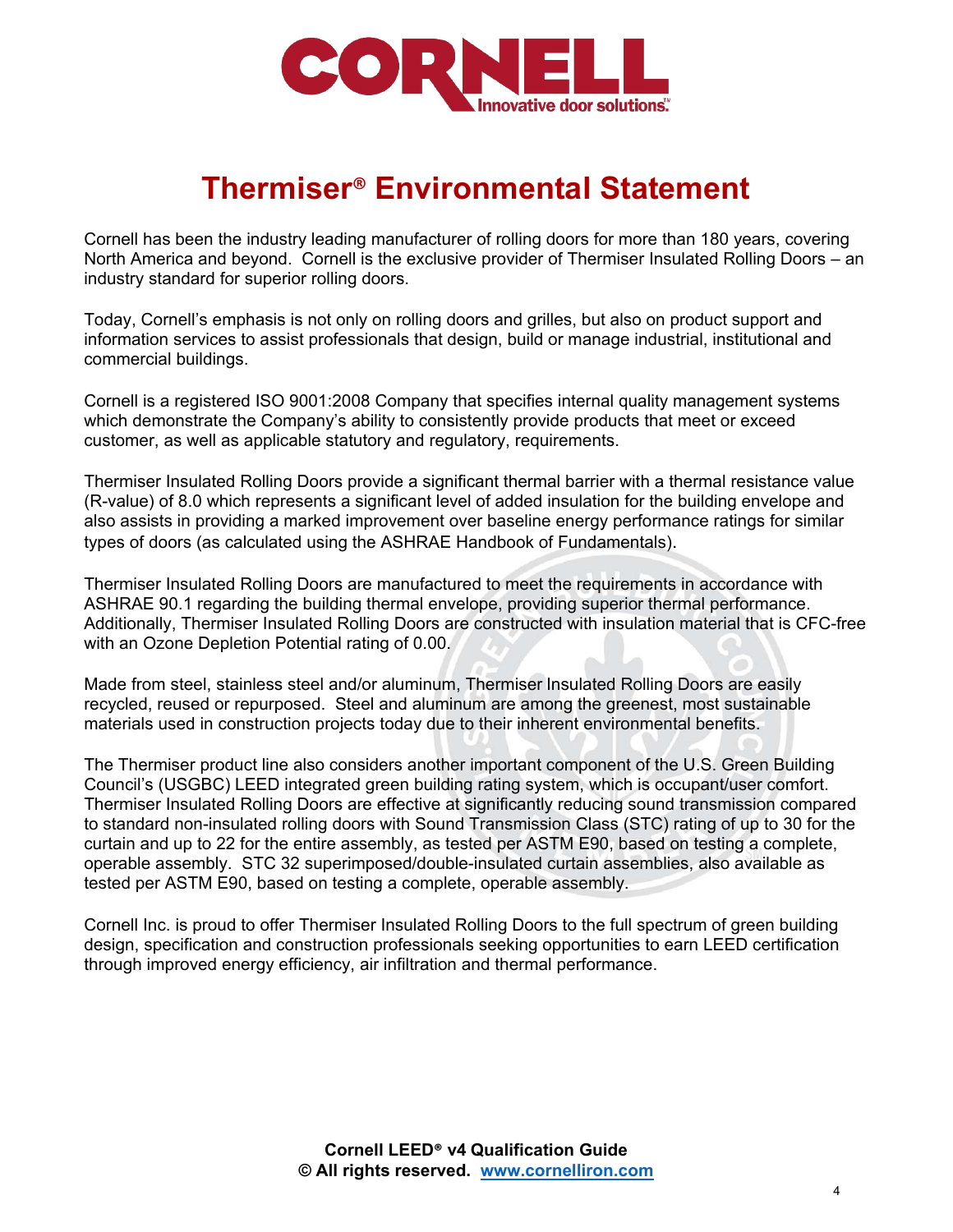

# **Thermiser® LEED v4 Qualification Guide**

The following document outlines in detail how Thermiser Insulated Rolling Doors are an excellent choice for green building designers, architects, specifiers and other industry professionals as part of a comprehensive green building design and construction strategy. They contribute toward earning points under the USGBC's current 2014 LEED v4 Green Building Rating System.

The most up-to-date LEED Building Rating System, LEED v4, represents the USGBC's continued determination to provide a national gold-standard for what constitutes a "green building." Through its use as a design guideline and third-party certification tool, it aims to improve occupant well-being, environmental performance and economic returns of buildings using established and innovative practices, standards and technologies.

*While no one product or material alone can earn LEED credit points, choosing Temp-Master Insulated Rolling Doors as part of a comprehensive design and construction strategy can contribute toward earning points in several credit categories. This contribution advances the likelihood of attaining LEED certification or achieving the next level of prestigious USGBC LEED certification, the world's premier benchmark for high-performance green buildings***.**

The following document refers to the LEED v4 Rating System Credits, as they relate to Thermiser Insulated Rolling Doors, and as stated in the **LEED Reference Guide for Building Design and Construction v4, 2014 Edition.**

For all LEED Credits outlined in this Qualification Guide, please reference the detailed Credit Descriptions, Requirements and Calculations in the most current, USGBC-authored, *2014 LEED v4 Reference Guide for Green Building Design and Construction*.

This Qualification Guide is not intended to provide ALL of the necessary specification information or documentation in order to contribute toward achieving any given LEED Credit. It is recommended that this Guide be used as a tool in conjunction with a LEED Accredited Professional as part of an integrated design and construction team.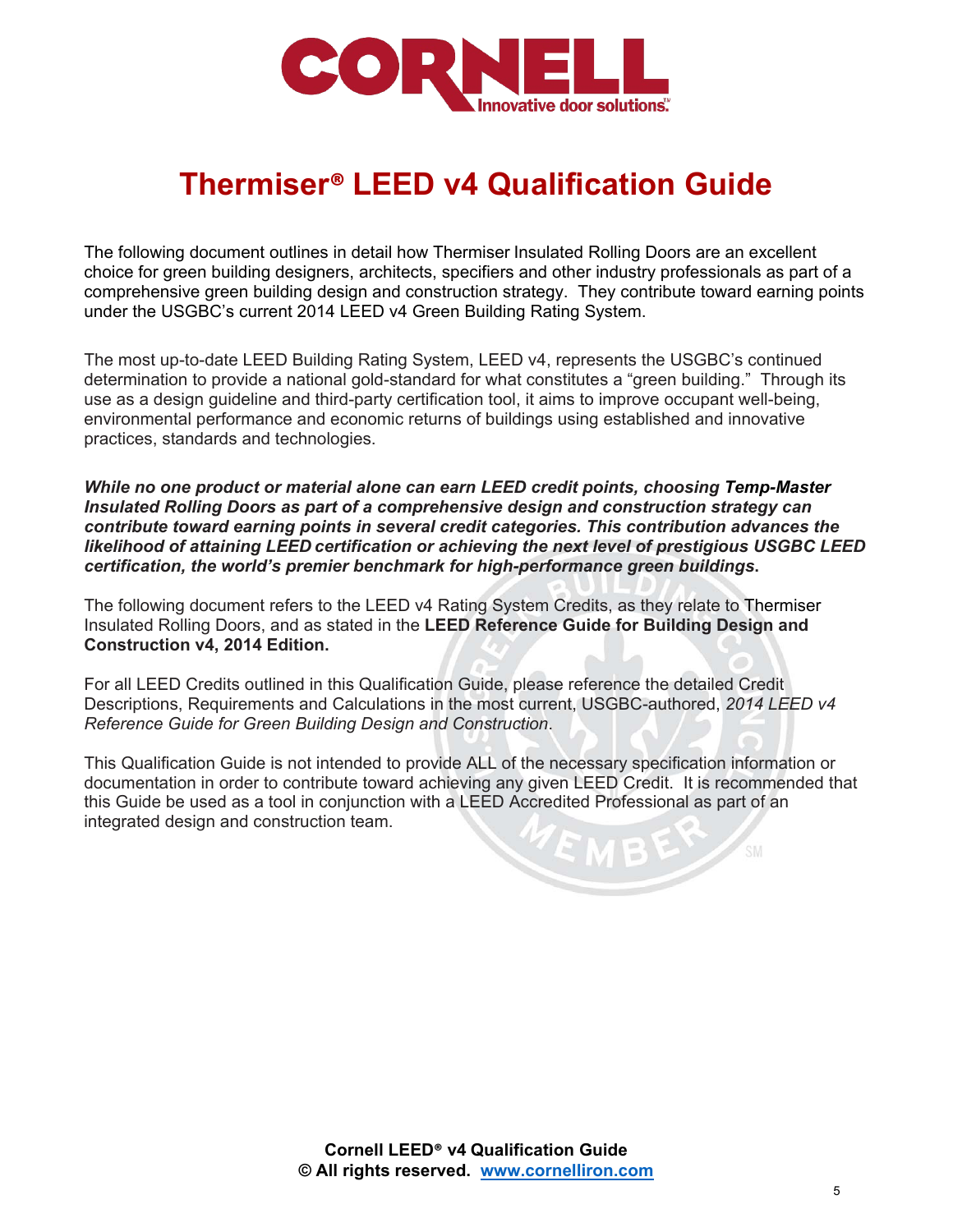# Qualifications for LEED Credit: **Energy & Atmosphere: Optimize Energy Performance**

#### **Intent**

To achieve increasing levels of energy performance beyond the prerequisite standard to reduce environmental and economic harms associated with excessive energy use.

#### **Application**

- New Construction (1–18 points)
- Core and Shell (1–18 points)
- Schools (1–16 points)
- Retail (1–18 points)
- Data Centers (1–18 points)
- Warehouses and Distribution Centers (1–18 points)
- Hospitality (1–18 points)
- Healthcare (1-20 points)

#### **Requirements**

Credit requirements for the following project types: New Construction, Core and Shell, Schools, Retail, Warehouses and Distribution Centers, Hospitality, Healthcare.

Establish an energy performance target no later than the schematic design phase. The target must be established as kBtu per square foot-year (kW per square meter-year) of source energy use. Thermiser® contributes to points under the Compliance Path option described below.

*Project teams documenting achievement in either of the 2 options are assumed to be in compliance with EA Prerequisite 2: Minimum Energy Performance.*

#### **Option 2. Prescriptive Compliance: ASHRAE Advanced Energy Design Guide (1–6 points)**

*To be eligible for Option 2, projects must use Option 2 in EA Prerequisite Minimum Energy Performance.*

Implement and document compliance with the applicable recommendations and standards in Chapter 4, Design Strategies and Recommendations by Climate Zone, for the appropriate ASHRAE 50% Advanced Energy Design Guide and climate zone. For projects outside the U.S., consult ASHRAE/ASHRAE/IESNA Standard 90.1–2010, Appendixes B and D, to determine the appropriate climate zone.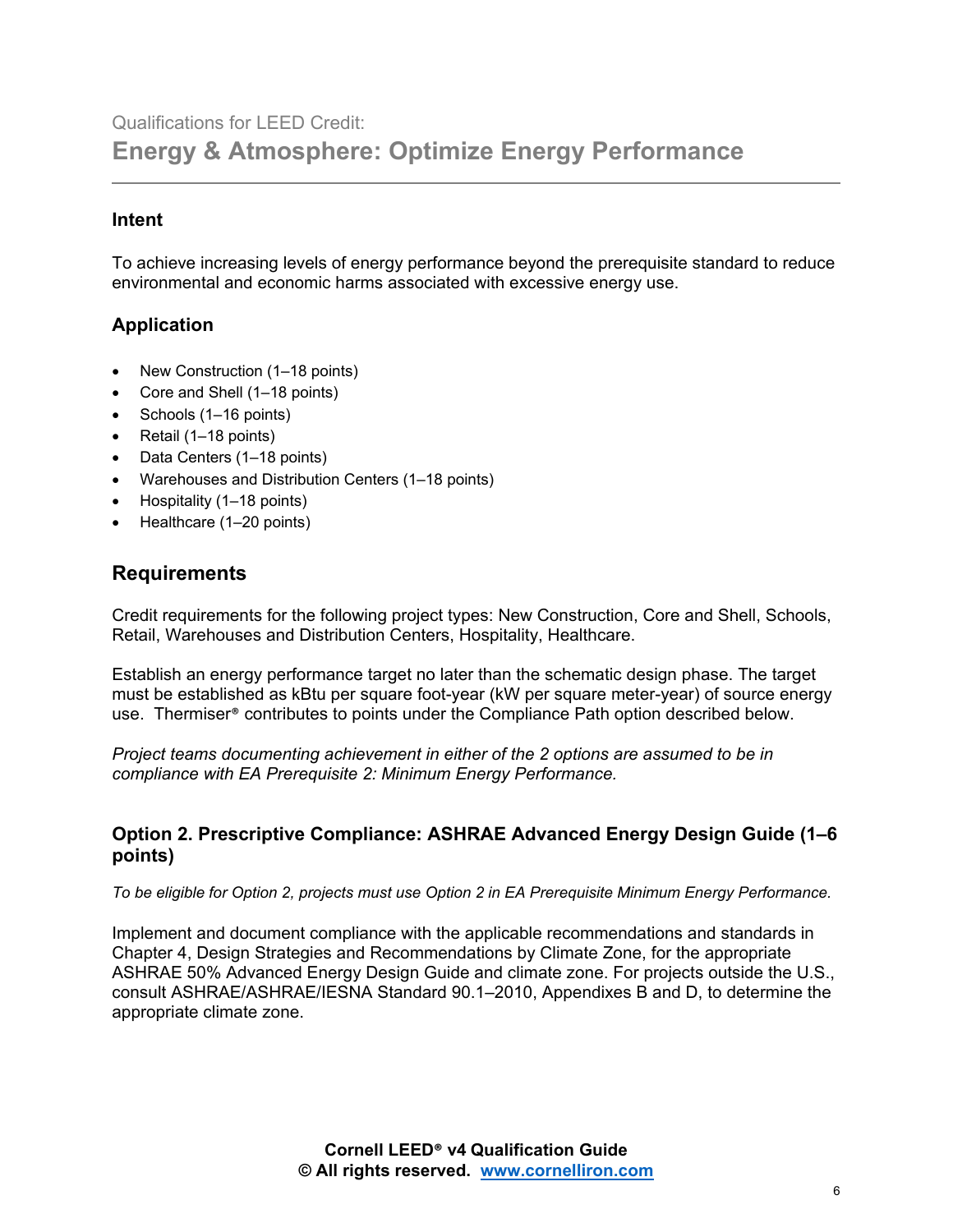**Energy & Atmosphere: Optimize Energy Performance (cont'd)**

#### **Option 2. Prescriptive Compliance Paths**

#### **ASHRAE 50% Advanced Energy Design Guide for Small to Medium Office Buildings**

- *Building envelope, opaque:* roofs, walls, floors, slabs, doors, and continuous air barriers (1 point)
- *Building envelope, glazing:* vertical fenestration (1 point)
- *Interior lighting,* including daylighting and interior finishes (1 point)
- *Exterior lighting* (1 point)
- Plug loads, including equipment and controls (1 point)

#### **ASHRAE 50% Advanced Energy Design Guide for Medium to Large Box Retail Buildings**

- *Building envelope, opaque:* roofs, walls, floors, slabs, doors, and vestibules (1 point)
- *Building envelope, glazing:* fenestration all orientations (1 point)
- *Interior lighting,* excluding lighting power density for sales floor (1 point)
- *Additional interior lighting* for sales floor (1 point)
- *Exterior lighting* (1 point)
- Plug loads**,** including equipment choices and controls (1 point)

#### **ASHRAE 50% Advanced Energy Design Guide for K–12 School Buildings**

- *Building envelope, opaque:* roofs, walls, floors, slabs, and doors (1 point)
- *Building envelope, glazing:* vertical fenestration (1 point)
- *Interior lighting,* including daylighting and interior finishes (1 point)
- *Exterior lighting* (1 point)
- Plug loads, including equipment choices, controls, and kitchen equipment (1 point)

#### **ASHRAE 50% Advanced Energy Design Guide for Large Hospitals**

- *Building envelope, opaque:* roofs, walls, floors, slabs, doors, vestibules, and continuous air barriers (1 point)
- *Building envelope, glazing:* vertical fenestration (1 point)
- *Interior lighting,* including daylighting (form or nonform driven) and interior finishes (1 point)
- *Exterior lighting* (1 point)
- Plug loads, including equipment choices, controls, and kitchen equipment (1 point)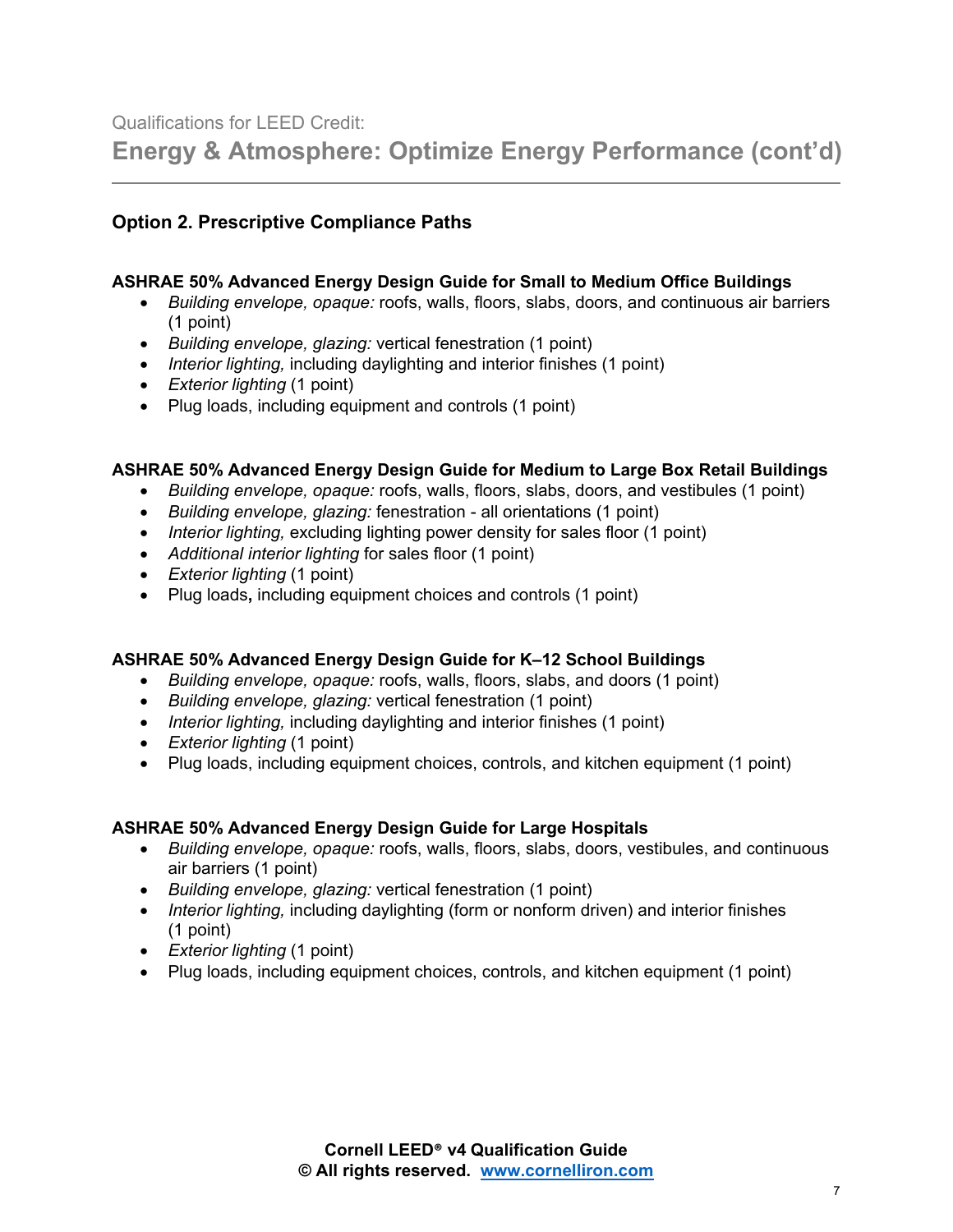#### **ASHRAE 50% Advanced Energy Design Guide for RETAIL Option 2: Prescriptive Compliance**

#### **Option 2. ASHRAE 50% Advanced Energy Design Guides (AEDGs)**

**Step 1.** Confirm prerequisite requirements**.** Ensure that all HVAC and service waterheating equipment meets the requirements of the appropriate AEDG, determined in EA Prerequisite Minimum Energy Performance.

**Step 2.** Determine which points to pursue under AEDGs Consider the AEDG requirements for additional points.

Points can be achieved for building glazing and envelope, including opaque elements such as roofs and walls, interior and exterior lighting, and plug loads. Retail projects are subject to the prescriptive retail criteria listed in Appendix 3, Tables 1–4, but have an additional point opportunity addressing sales floor lighting.

#### **Thermiser***®*

*Choosing Thermiser products can help facilitate significant energy optimization benefits leading to higher building performance and greater energy cost-savings, enabling project teams to earn additional Credit points toward LEED Certification.**Thermiser Insulated Rolling Doors help insulate buildings, reducing a building's cooling or heating load while improving energy performance.*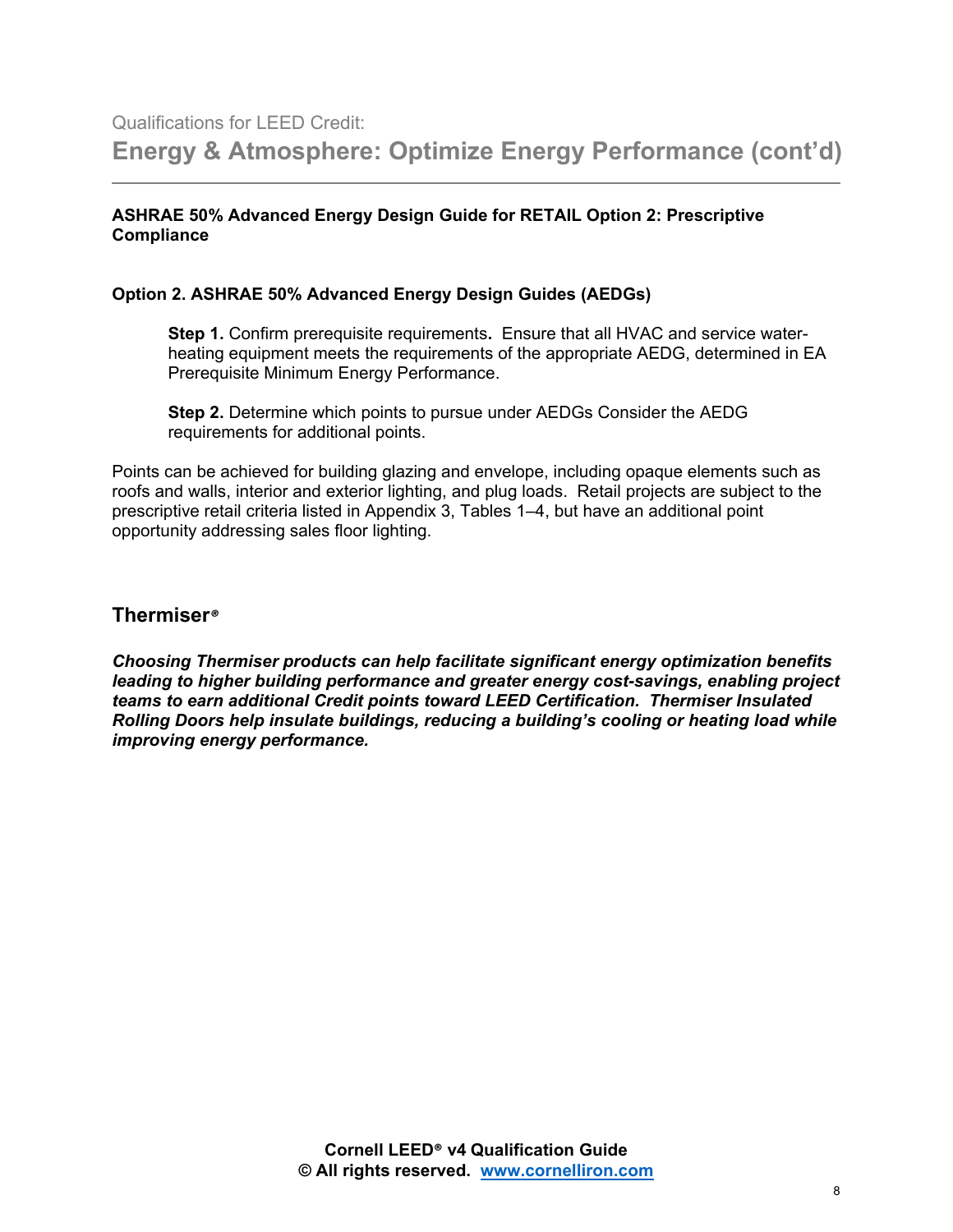Qualifications for LEED Credit: **Materials & Resources: Building Life-Cycle Impact Reduction** 

### **Intent**

To encourage adaptive reuse and optimize the environmental performance of products and materials.

## **Application**

- Data Centers (2–5 points)
- Warehouses and Distribution Centers (2–5 points)
- Hospitality (2–5 points)
- Healthcare (2–5 points)
- New Construction (2–5 points)
- Core and Shell (2–6 points)
- Schools (2–5 points)
- Retail (2–5 points)

## **Requirements**

Demonstrate reduced environmental effects during initial project decision-making by reusing existing building resources or demonstrating a reduction in materials use through life-cycle assessment. Achieve one of the following options.

#### **Option 1. Historic Building Reuse (5 points BD+C, 6 points Core and Shell)**

Maintain the existing building structure, envelope, and interior nonstructural elements of a historic building or contributing building in a historic district. To qualify, the building or historic district must be listed or eligible for listing in the local, state, or national register of historic places. Do not demolish any part of a historic building or contributing building in a historic district unless it is deemed structurally unsound or hazardous. For buildings listed locally, approval of any demolition must be granted by the local historic preservation review board. For buildings listed in a state register or the U.S. National Register of Historic Places (or local equivalent for projects outside the U.S.), approval must appear in a programmatic agreement with the state historic preservation office or National Park Service (or local equivalent for projects outside the U.S.).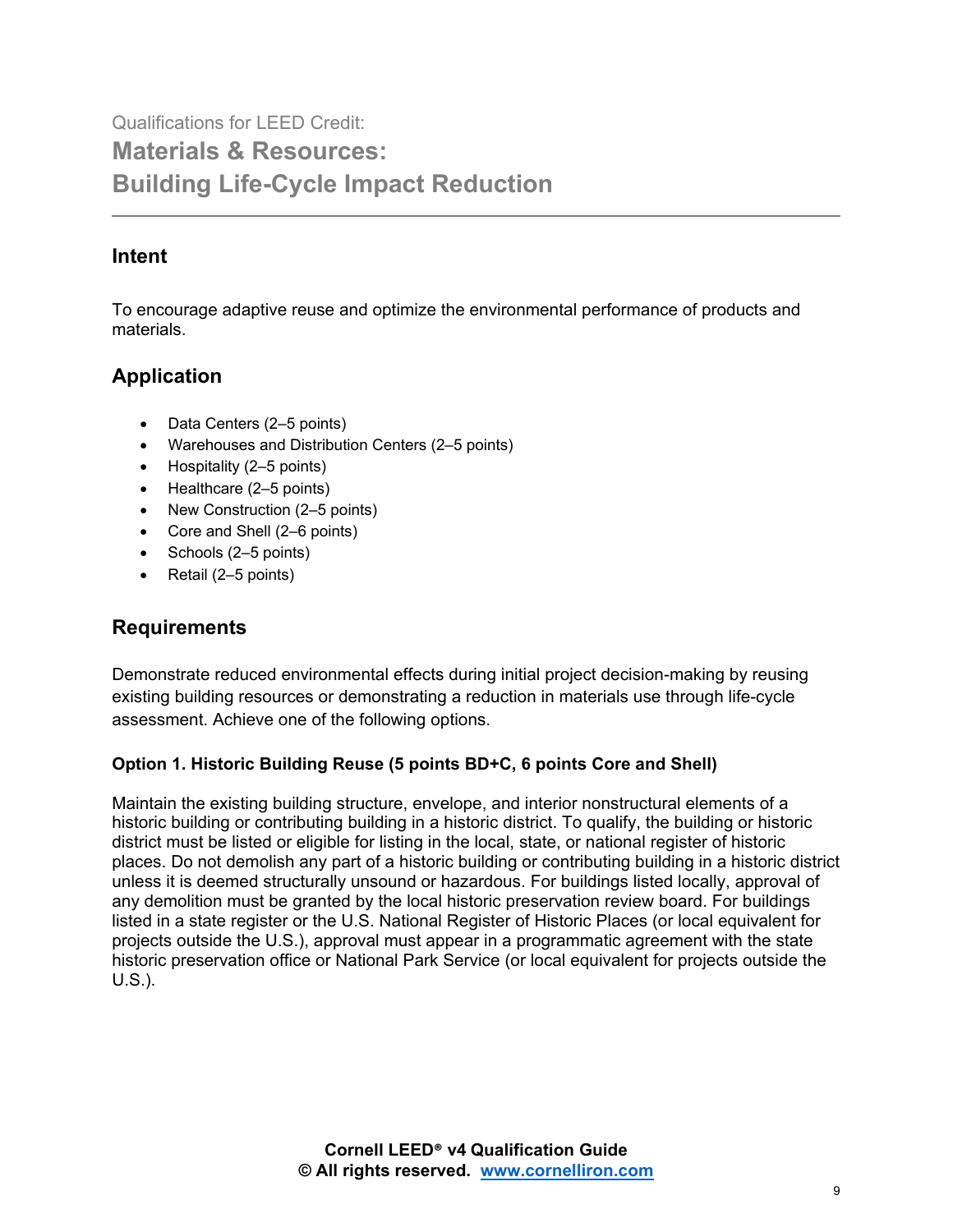# Qualifications for LEED Credit: **Materials & Resources: Building Life-Cycle Impact Reduction (continued)**

Any alteration (preservation, restoration, or rehabilitation) of a historic building or a contributing building in a historic district on the project site must be done in accordance with local or national standards for rehabilitation, whichever are applicable. If building is not subject to historic review, include on the project team a preservation professional who meets U.S. federal qualifications for historic architects (or local equivalent for projects outside the U.S.); the preservation professional must confirm conformance to the Secretary of Interior's Standards for the Treatment of Historic Properties (or local equivalent for projects outside the U.S.).

### **OR**

#### **Option 2. Renovation of Abandoned or Blighted Building (5 points BD+C, 6 points Core and Shell)**

Maintain at least 50%, by surface area, of the existing building structure, enclosure, and interior structural elements for buildings that meet local criteria of abandoned or are considered blight. The building must be renovated to a state of productive occupancy. Up to 25% of the building surface area may be excluded from credit calculation because of deterioration or damage.

#### **OR**

#### **Option 3. Building and Material Reuse (2–4 points BD+C, 2-5 points Core and Shell)**

Reuse or salvage building materials from off site or on site as a percentage of the surface area, as listed in Table 1. Include structural elements (e.g., floors, roof decking), enclosure materials (e.g., skin, framing), and permanently installed interior elements (e.g., walls, doors, floor coverings, ceiling systems). Exclude from the calculation window assemblies and any hazardous materials that are remediated as a part of the project.

*Materials contributing toward this credit may not contribute toward MR Credit Material Disclosure and Optimization.*

| <b>TABLE 1.</b> Points for reuse of building materials |             |                              |  |  |
|--------------------------------------------------------|-------------|------------------------------|--|--|
| Percentage of completed project<br>surface area reused | Points BD+C | Points BD+C (Core and Shell) |  |  |
| 25%                                                    |             |                              |  |  |
| 50%                                                    |             |                              |  |  |
| 75%                                                    | 4           |                              |  |  |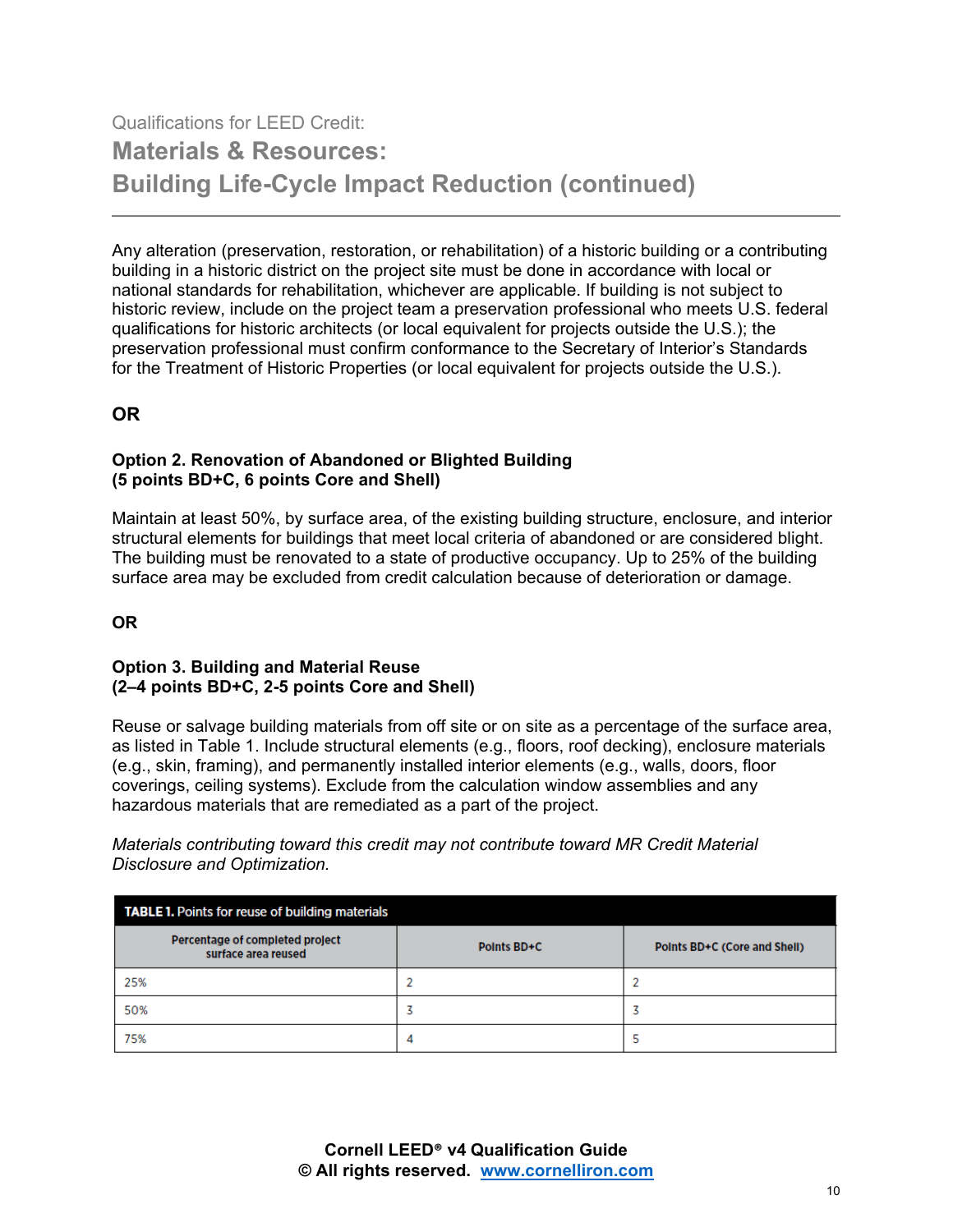# Qualifications for LEED Credit: **Materials & Resources: Building Life-Cycle Impact Reduction (continued)**

## **OR**

#### **Option 4. Whole-Building Life-Cycle Assessment (3 points)**

For new construction (buildings or portions of buildings), conduct a life-cycle assessment of the project's structure and enclosure that demonstrates a minimum of 10% reduction, compared with a baseline building, in at least three of the six impact categories listed below, one of which must be global warming potential. No impact category assessed as part of the life-cycle assessment may increase by more than 5% compared with the baseline building.

The baseline and proposed buildings must be of comparable size, function, orientation, and operating energy performance as defined in EA Prerequisite Minimum Energy Performance. The service life of the baseline and proposed buildings must be the same and at least 60 years to fully account for maintenance and replacement. Use the same life-cycle assessment software tools and data sets to evaluate both the baseline building and the proposed building, and report all listed impact categories. Data sets must be compliant with ISO 14044.

Select at least three of the following impact categories for reduction:

- global warming potential (greenhouse gases), in CO2e;
- depletion of the stratospheric ozone layer, in kg CFC-11;
- acidification of land and water sources, in moles H+ or kg SO2;
- eutrophication, in kg nitrogen or kg phosphate;
- formation of tropospheric ozone, in kg NOx or kg ethene; and
- depletion of nonrenewable energy resources, in MJ.

#### **For Options 2 and 3:**

Each assembly (vertical or horizontal) may be calculated as up to three layers of surface area: enclosure and finish floor, structure, and interior finish and ceiling finish. See *Further Explanation: Calculating Surface Area*.

#### **Project Type Variations - Existing Buildings with Additions**

Project teams may pursue only one option. For an existing building with an addition, the team can pursue either a reuse option (Option 1, 2, or 3) for the existing portions of the building or the LCA option (Option 4) for the new construction addition. In most cases, more points are available for reuse options, but the project team may determine the appropriate option given their sustainability goals.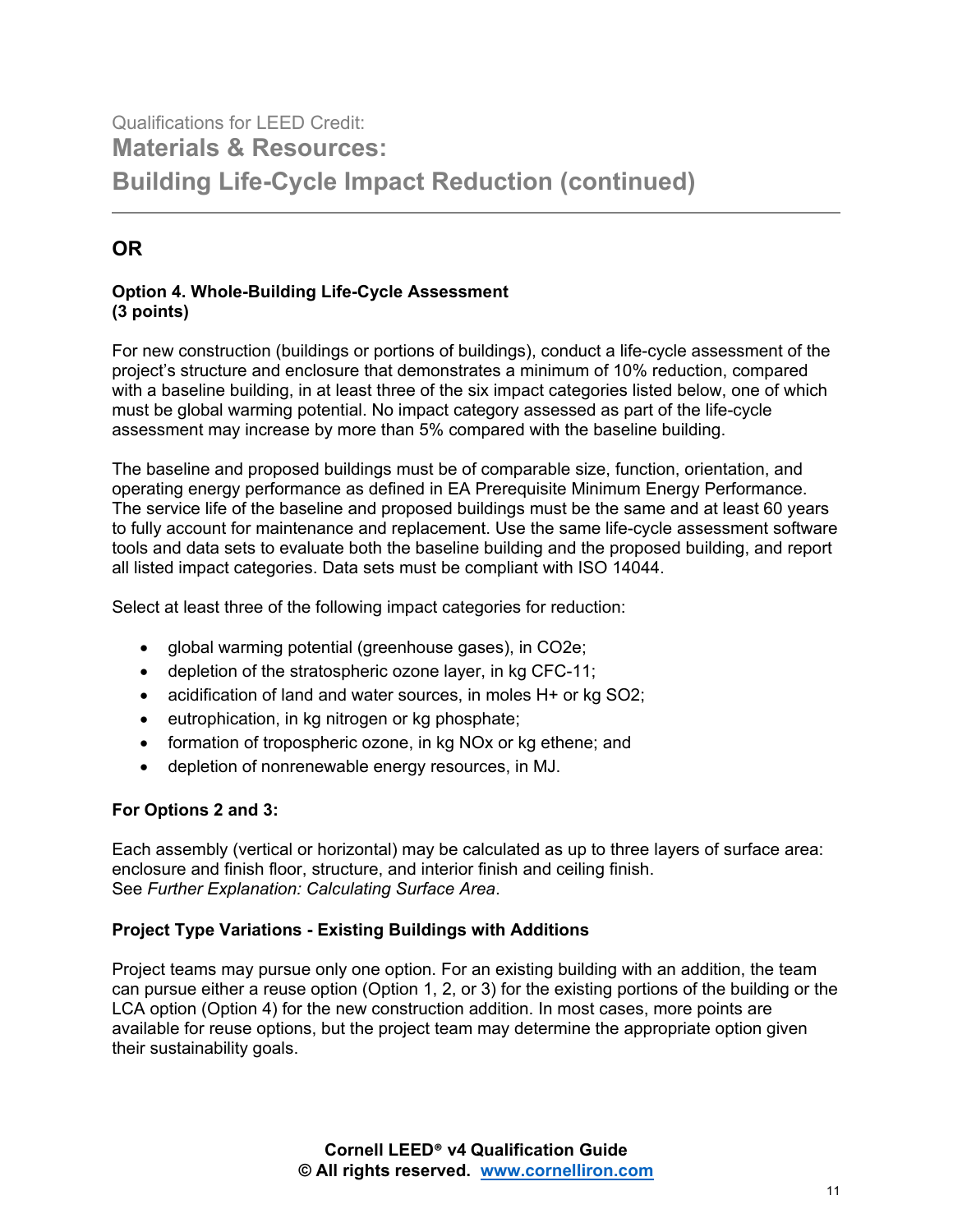# Qualifications for LEED Credit: **Materials & Resources: Building Life-Cycle Impact Reduction (continued)**

### **Required Documentation**

#### **Option 1 (all of the following)**

- 1. Documentation of historic designation status
- 2. Narrative describing demolition (if any)
- 3. Documentation of how additions and alterations (if any) meet local review board requirements

#### **Option 2 (all of the following)**

- 1. Narrative describing abandoned or blighted status
- 2. Reused elements table and calculations

#### **Option 3**

1. Reused elements table and calculations

#### **Option 4 (all of the following)**

- 2. Description of LCA assumptions, scope, and analysis process for baseline building and proposed building
- 3. Life-cycle impact assessment summary showing outputs of proposed building with percentage change from baseline building for all impact indicators

#### **Thermiser***®*

*Choosing Thermiser products can help project teams provide significant material resource reduction through opportunities such as restoring existing buildings, reusing building components and reducing a building's environmental footprint while contributing up to 6 Credit points (subject to project-type) toward LEED Certification.*

*Thermiser Insulated Rolling Doors have been proven adaptively reusable and can contribute to the optimization of the environmental performance of building construction or renovation through reducing waste and demolition disposal.*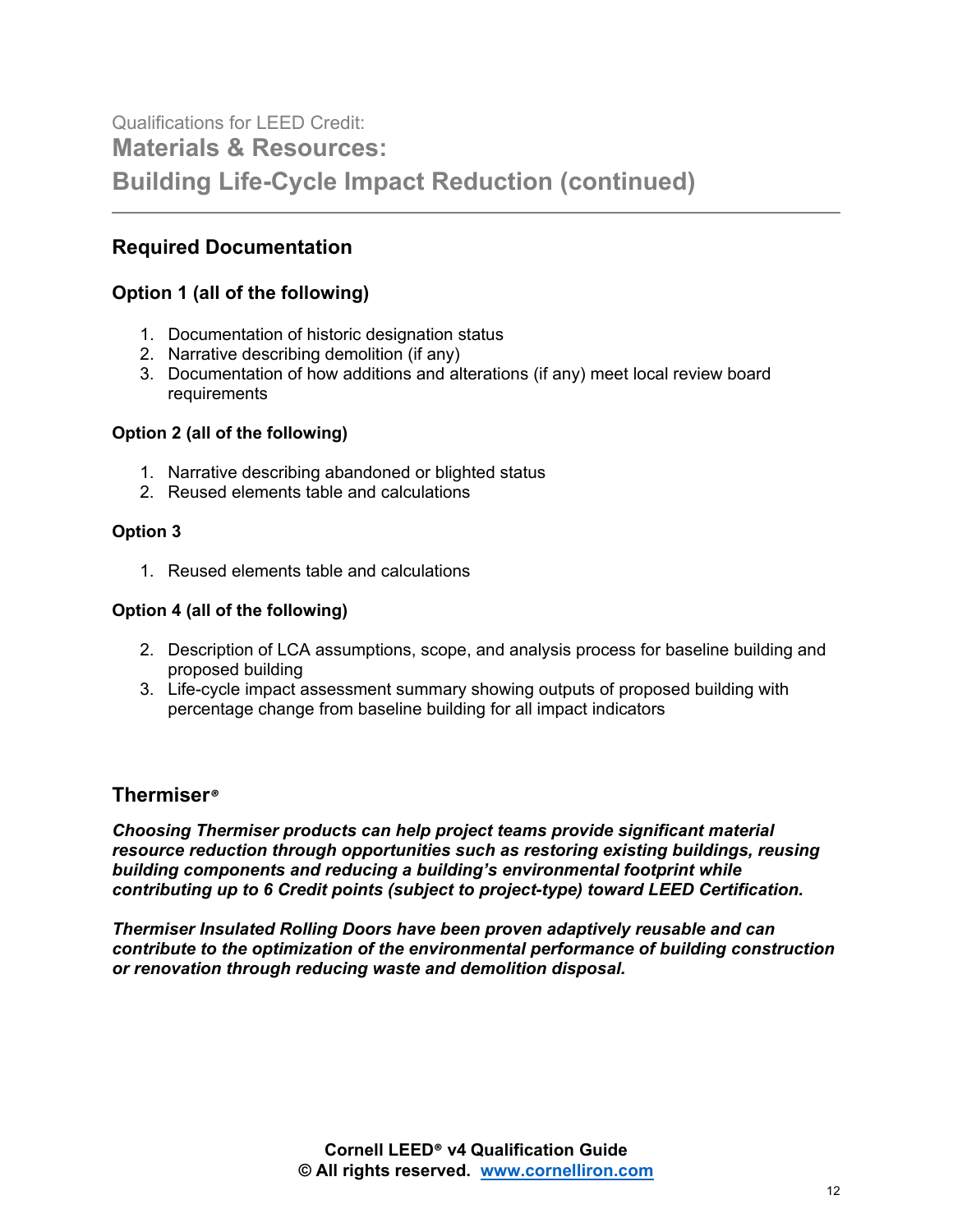## **Intent**

To reduce concentrations of chemical contaminants that can damage air quality, human health, productivity, and the environment.

## **Application**

- New Construction (1–3 points)
- Core and Shell (1–3 points)
- Schools (1–3 points)
- Retail (1–3 points)
- Data Centers (1–3 points)
- Warehouses and Distribution Centers (1–3 points)
- Hospitality (1–3 points)
- Healthcare (1–3 points)

## **Requirements**

This credit includes requirements for product manufacturing as well as project teams. It covers volatile organic compound (VOC) emissions into indoor air and the VOC content of materials, as well as the testing methods by which indoor VOC emissions are determined. Different materials must meet different requirements to be considered compliant for this credit.

The building interior and exterior are organized in seven categories, each with different thresholds of compliance. The building interior is defined as everything within the waterproofing membrane. The building exterior is defined as everything outside and inclusive of the primary and secondary weather-proofing system, such as waterproofing membranes and air- and waterresistive barrier materials.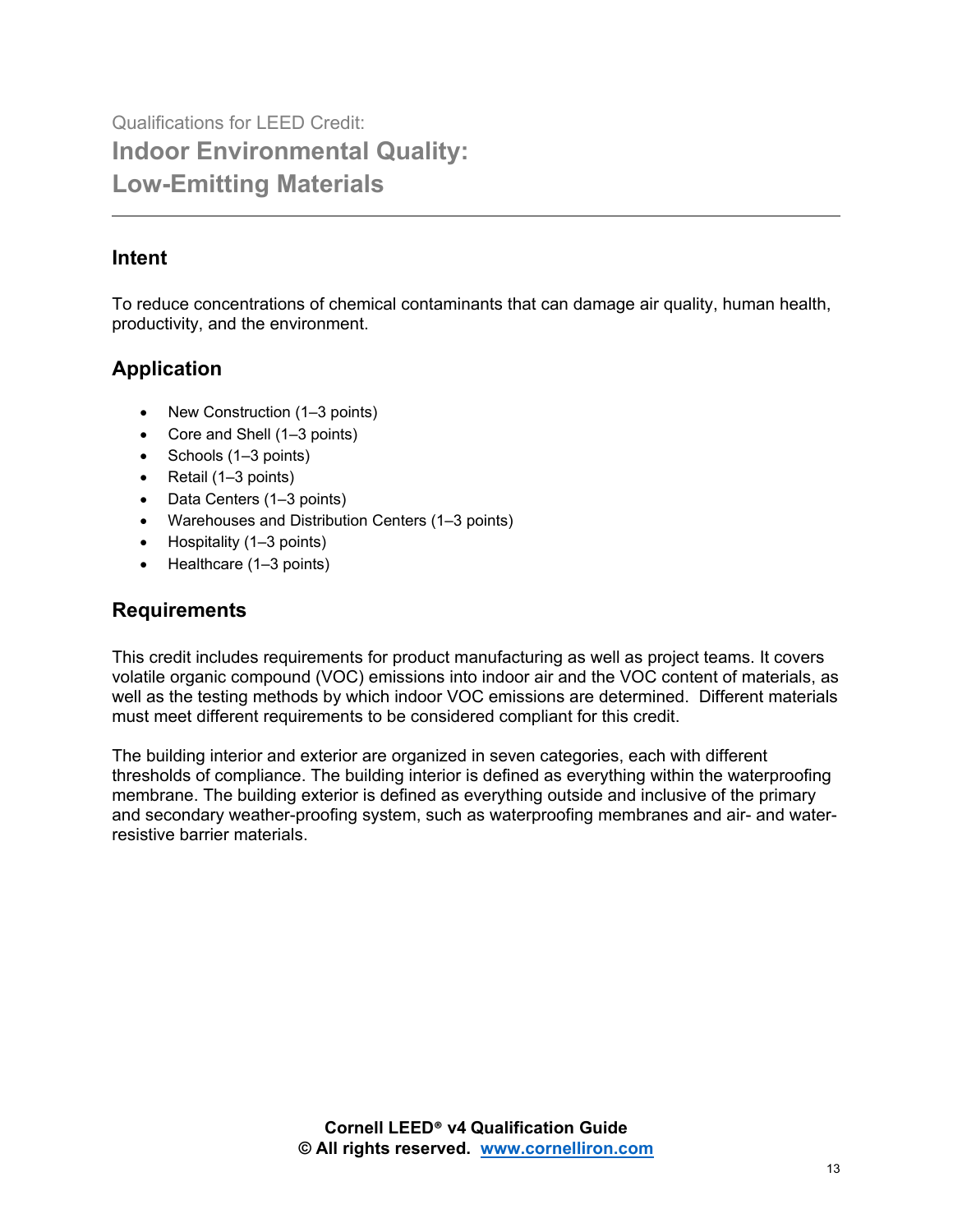#### **Option 1. Product Category Calculations**

Achieve the threshold level of compliance with emissions and content standards for the appropriate product category.

| TABLE 1. Thresholds of compliance with emissions and content standards for 7 categories of materials |                                                                    |                                                                                                                                                         |  |  |  |
|------------------------------------------------------------------------------------------------------|--------------------------------------------------------------------|---------------------------------------------------------------------------------------------------------------------------------------------------------|--|--|--|
| <b>Category</b>                                                                                      | <b>Threshold</b>                                                   | <b>Emissions and content requirements</b>                                                                                                               |  |  |  |
| Interior paints and coatings applied<br>on site                                                      | At least 90%, by volume, for<br>emissions; 100% for VOC<br>content | • General Emissions Evaluation for paints and coatings applied<br>to walls, floors, and ceilings<br>• VOC content requirements for wet applied products |  |  |  |
| Interior adhesives and sealants<br>applied on site (including flooring<br>adhesive)                  | At least 90%, by volume, for<br>emissions: 100% for VOC<br>content | <b>General Emissions Evaluation</b><br>$\bullet$<br>• VOC content requirements for wet applied products                                                 |  |  |  |
| <b>Flooring</b>                                                                                      | 100%                                                               | <b>General Emissions Evaluation</b>                                                                                                                     |  |  |  |
| Composite wood                                                                                       | 100% not covered by other<br>categories                            | <b>Composite Wood Evaluation</b>                                                                                                                        |  |  |  |
| Ceilings, walls, thermal, and<br>acoustic insulation                                                 | 100%                                                               | • General Emissions Evaluation<br>• Healthcare, Schools only<br>Additional insulation requirements                                                      |  |  |  |
| Furniture (include in calculations if<br>part of scope of work)                                      | At least 90%, by cost                                              | <b>Furniture Evaluation</b>                                                                                                                             |  |  |  |
| <b>Healthcare and Schools Projects</b><br>only: Exterior applied products                            | At least 90%, by volume                                            | <b>Exterior Applied Products</b>                                                                                                                        |  |  |  |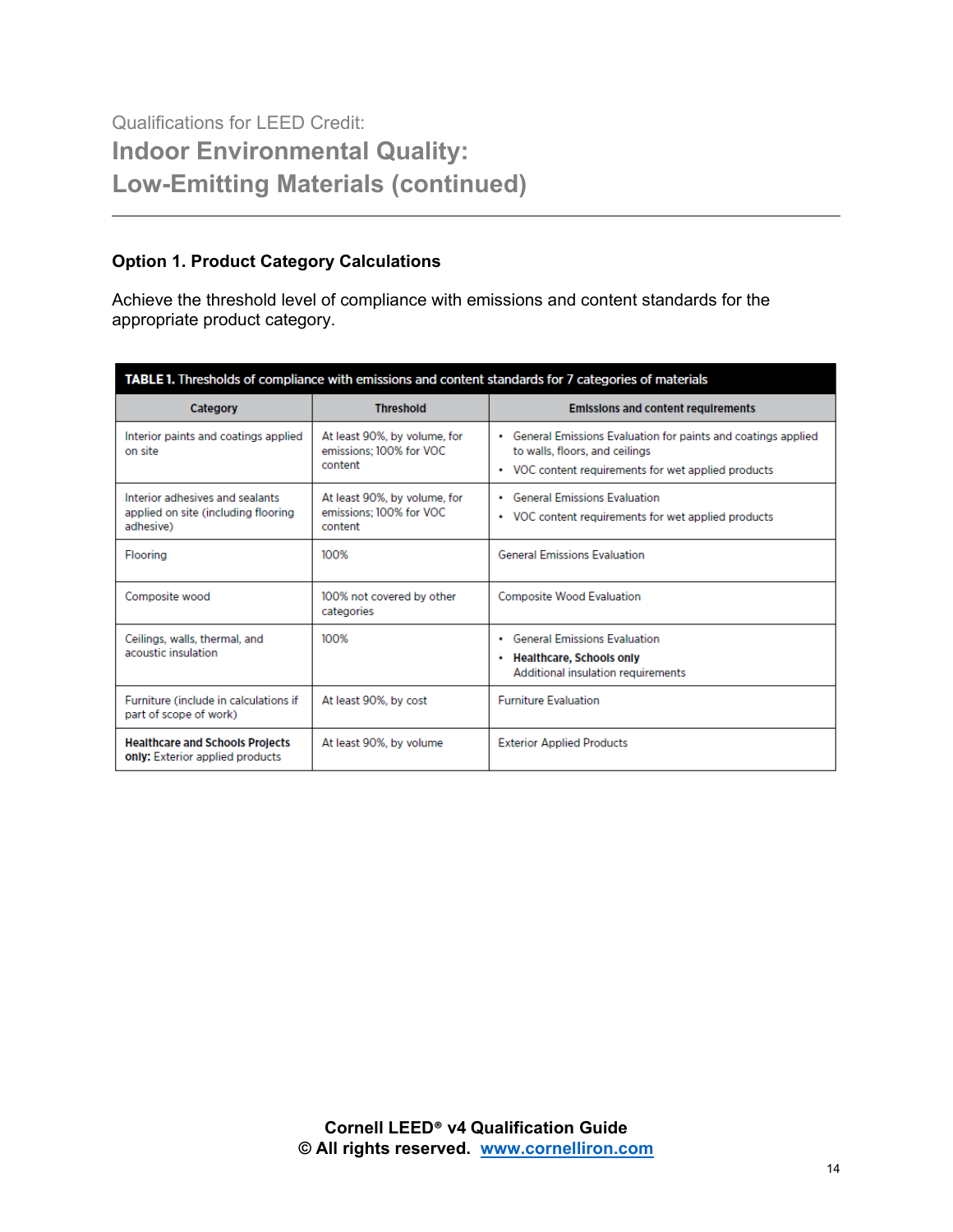#### **Option 1. Product Category Calculations (continued)**

Achieve the threshold level of compliance with emissions and content standards for the number of product categories listed in Table 2.

| TABLE 2. Points for number of compliant categories of products                                                                                |               |  |  |  |
|-----------------------------------------------------------------------------------------------------------------------------------------------|---------------|--|--|--|
| <b>Compliant categories</b>                                                                                                                   | <b>Points</b> |  |  |  |
| New Construction, Core and Shell, Retail, Data Centers, Warehouses and Distribution Centers,<br><b>Hospitality projects without furniture</b> |               |  |  |  |
| 2                                                                                                                                             | 1             |  |  |  |
| 4                                                                                                                                             | 2             |  |  |  |
| 5                                                                                                                                             | 3             |  |  |  |
| New Construction, Core and Shell, Retail, Data Centers, Warehouses and Distribution Centers,<br><b>Hospitality projects with furniture</b>    |               |  |  |  |
| 3                                                                                                                                             | 1             |  |  |  |
| 5                                                                                                                                             | 2             |  |  |  |
| 6                                                                                                                                             | 3             |  |  |  |
| Schools, Healthcare without furniture                                                                                                         |               |  |  |  |
| 3                                                                                                                                             | 1             |  |  |  |
| 5                                                                                                                                             | 2             |  |  |  |
| 6                                                                                                                                             | 3             |  |  |  |
| Schools, Healthcare with furniture                                                                                                            |               |  |  |  |
| 4                                                                                                                                             | 1             |  |  |  |
| 6                                                                                                                                             | 2             |  |  |  |
| 7                                                                                                                                             | 3             |  |  |  |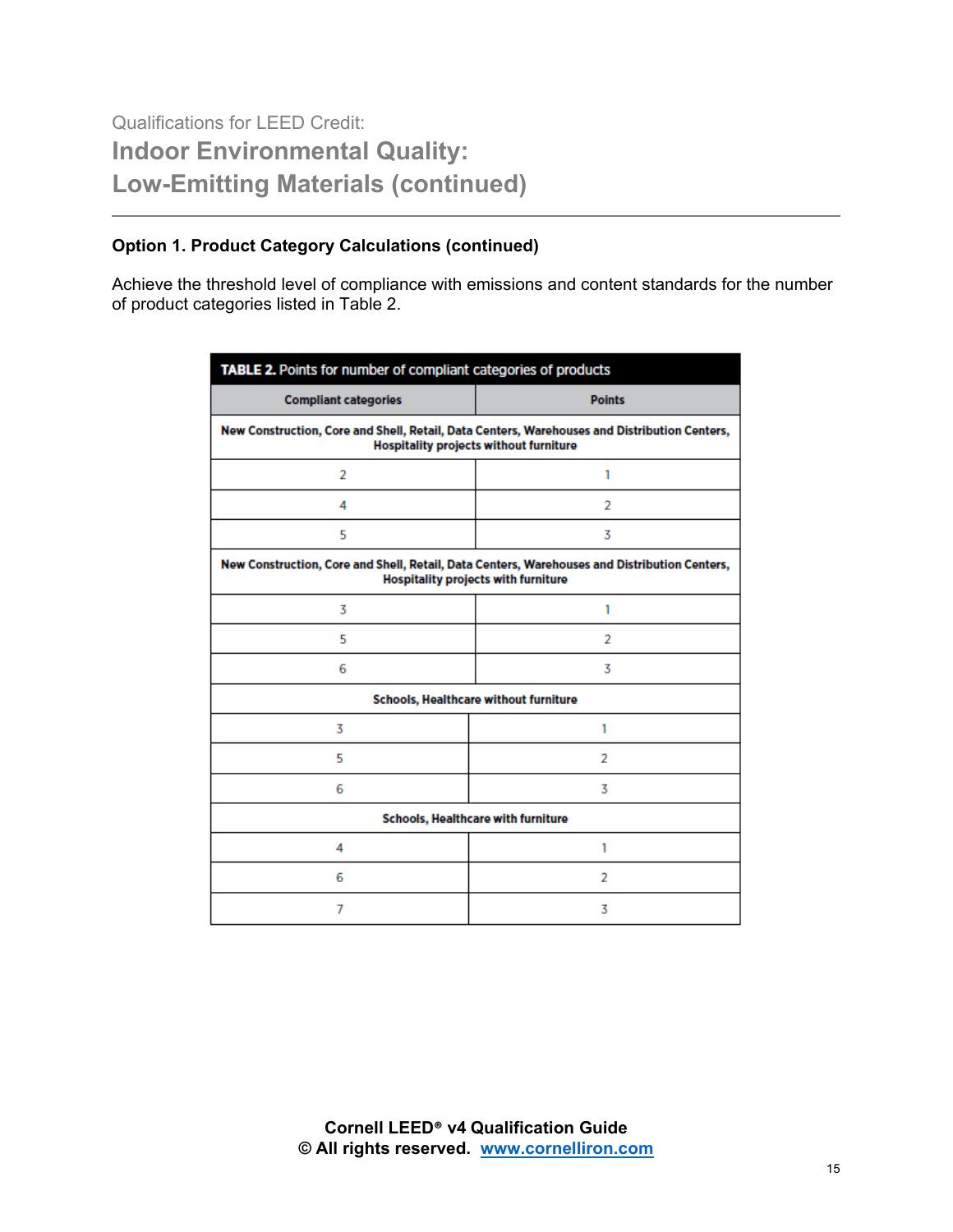#### **Option 2. Budget Calculation Method**

If some products in a category do not meet the criteria, project teams may use the budget calculation method (Table 3).

| TABLE 3. Points for percentage compliance, under budget calculation method |               |  |  |  |
|----------------------------------------------------------------------------|---------------|--|--|--|
| <b>Percentage of total</b>                                                 | <b>Points</b> |  |  |  |
| $\geq$ 50% and $<$ 70%                                                     |               |  |  |  |
| $\geq$ 70% and $<$ 90%                                                     |               |  |  |  |
| >90%                                                                       |               |  |  |  |

The budget method organizes the building interior into six assemblies:

- flooring;
- ceilings;
- walls;
- thermal and acoustic insulation;
- furniture; and
- Healthcare, Schools only: exterior applied products.

Include furniture in the calculations if it is part of the scope of work. Walls, ceilings, and flooring are defined as building interior products; each layer of the assembly, including paints, coatings, adhesives, and sealants, must be evaluated for compliance. Insulation is tracked separately.

For calculations please reference Equations 1, 2 and 3 in the LEED Reference Guide for Building Design & Construction, v4, pages 659-660.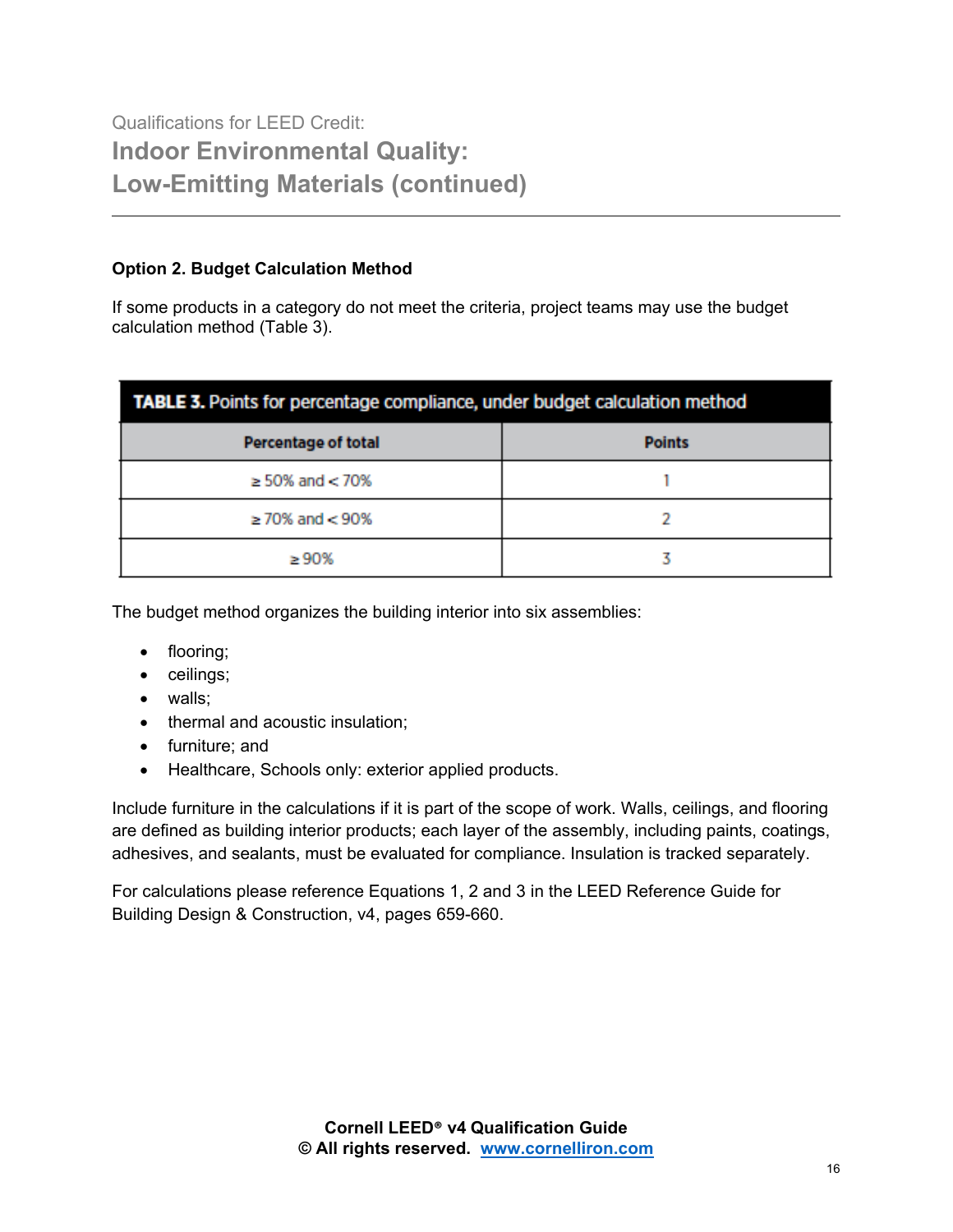#### **Option 2. Budget Calculation Method (continued)**

Calculate surface area of assembly layers based on the manufacturer's documentation for application.

If 90% of an assembly meets the criteria, the system counts as 100% compliant. If less than 50% of an assembly meets the criteria, the assembly counts as 0% compliant.

Manufacturers' claims. Both first-party and third-party statements of product compliance must follow the guidelines in CDPH SM V1.1–2010, Section 8. Organizations that certify manufacturers' claims must be accredited under ISO Guide 65.

Laboratory requirements. Laboratories that conduct the tests specified in this credit must be accredited under ISO/IEC 17025 for the test methods they use.

#### **Emissions and Content Requirements**

To demonstrate compliance, a product or layer must meet all of the following requirements, as applicable.

**Inherently non-emitting sources.** Products that are inherently non-emitting sources of VOCs (stone, ceramic, *powder-coated metals, plated or anodized metal*, glass, concrete, clay brick, and unfinished or untreated solid wood flooring) are considered fully compliant without any VOC emissions testing if they do not include integral organic based surface coatings, binders, or sealants.

**General emissions evaluation.** Building products must be tested and determined compliant in accordance with California Department of Public Health (CDPH) Standard Method v1.1–2010, using the applicable exposure scenario. The default scenario is the private office scenario. The manufacturer's or third-party certification must state the exposure scenario used to determine compliance. Claims of compliance for wet-applied products must state the amount applied in mass per surface area.

Manufacturers' claims of compliance with the above requirements must also state the range of total VOCs after 14 days (336 hours), measured as specified in the CDPH Standard Method v1.1:

- 0.5 mg/m3 or less;
- between 0.5 and 5.0 mg/m3; or
- 5.0 mg/m3 or more.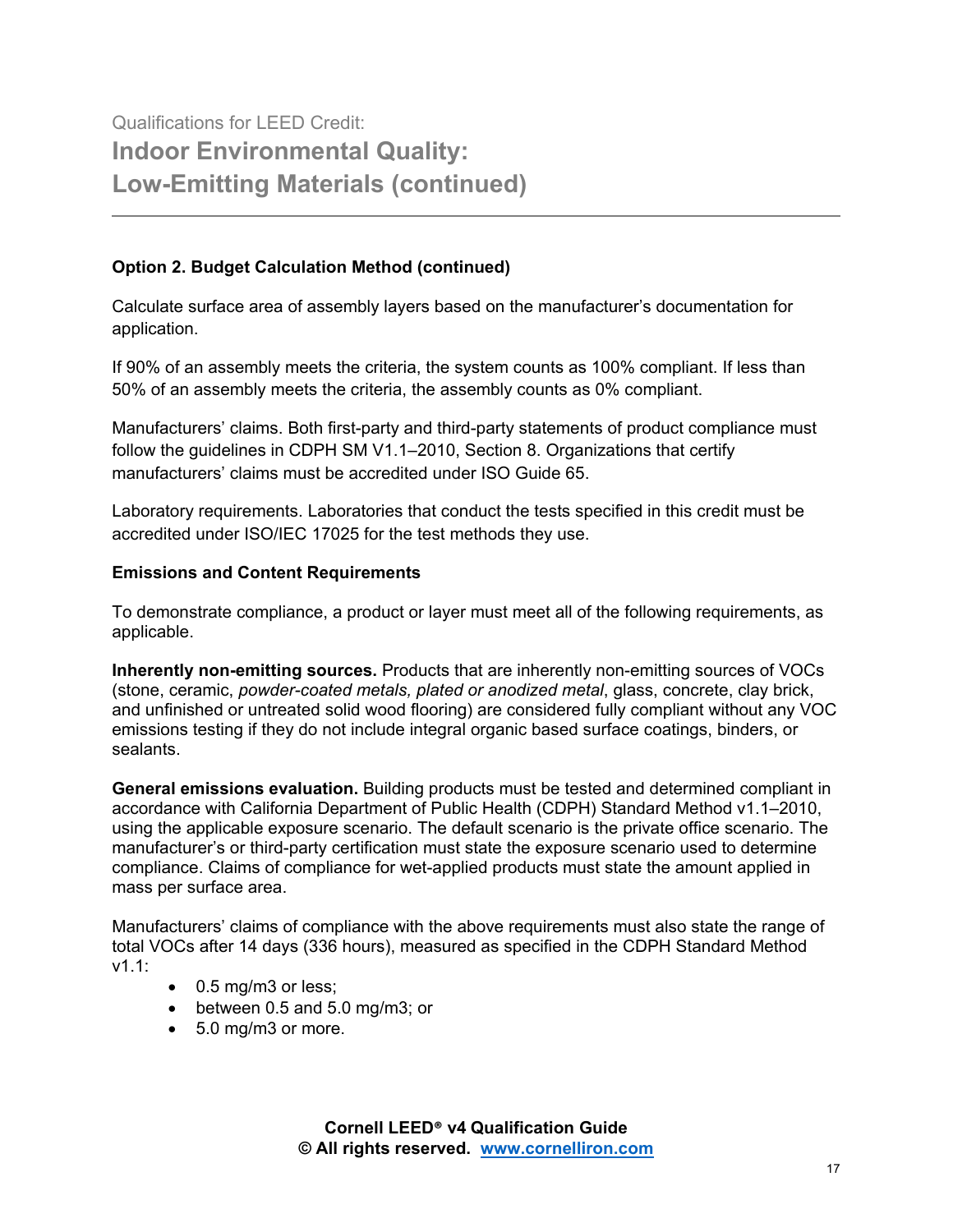**Projects outside the U.S.** may use products tested and deemed compliant in accordance with either (1) the CDPH standard method (2010) or (2) the German AgBB Testing and Evaluation Scheme (2010). Test products either with (1) the CDPH Standard Method (2010), (2) the German AgBB Testing and Evaluation Scheme (2010), (3) ISO 16000-3: 2010, ISO 16000-6: 2011, ISO 16000-9: 2006, ISO 16000-11:2006 either in conjunction with AgBB, or with French legislation on VOC emission class labeling, or (4) the DIBt testing method (2010). If the applied testing method does not specify testing details for a product group for which the CDPH standard method does provide details, use the specifications in the CDPH standard method. U.S. projects must follow the CDPH standard method.

### **Thermiser®**

*Specifying Thermiser Insulated Rolling Doors as your exterior opening product helps project teams reduce a building's environmental footprint by choosing doors that are constructed of powder-coated, plated and/or anodized metal which are inherently nonemitting sources of VOCs (no volatile organic compounds, no chemical additives and no impurities).*

*Additionally, choosing Thermiser Insulated Rolling Doors guarantees protection against contaminants that can damage air quality, human health, productivity, and the environment and ensures the safety of both the installing trades as well as the end-user occupants.*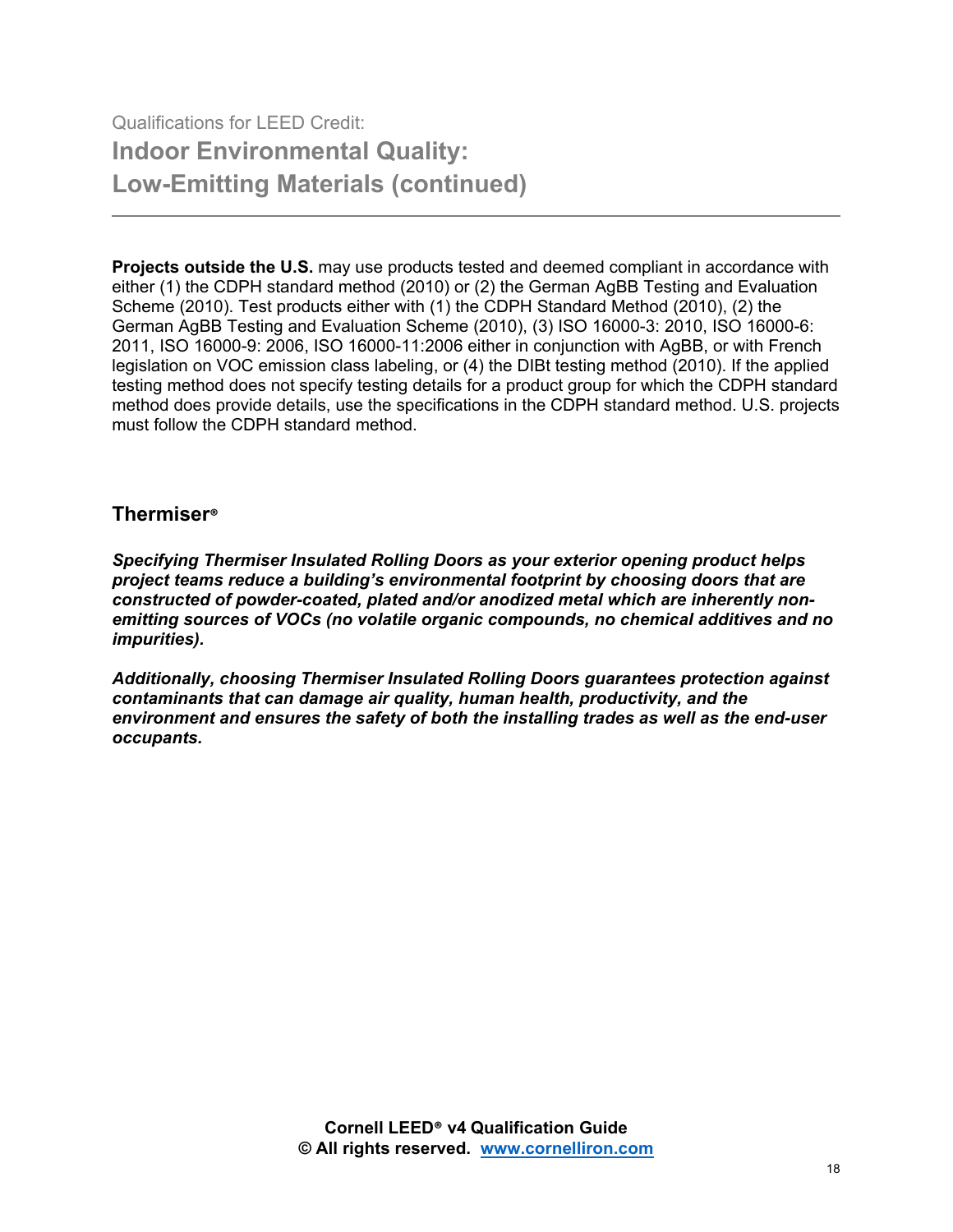### **Intent**

To encourage projects to achieve exceptional or innovative performance.

## **Application**

- Data Centers (1–5 points)
- Warehouses and Distribution Centers (1–5 points)
- Hospitality (1–5 points)
- Healthcare (1–5 points)
- New Construction (1–5 points)
- Core and Shell (1–5 points)
- Schools (1-5 points)
- Retail (1–5 points)

### **Requirements**

Project teams can use any combination of innovation, pilot, and exemplary performance strategies. Projects may earn *up to 5 points through any combination of the following*:

- Innovation (up to 4 points). This option is appropriate for strategies that are not addressed by any existing credits in the LEED rating system under which the project will be certified.
- Pilot credits (up to 4 points). This option requires project teams to achieve, document, and provide feedback on pilot credit strategies developed by USGBC members and committees.
- Exemplary performance (up to 2 points). This option is achieved by demonstrating performance that greatly exceeds the level or scope required by existing LEED prerequisites or credits.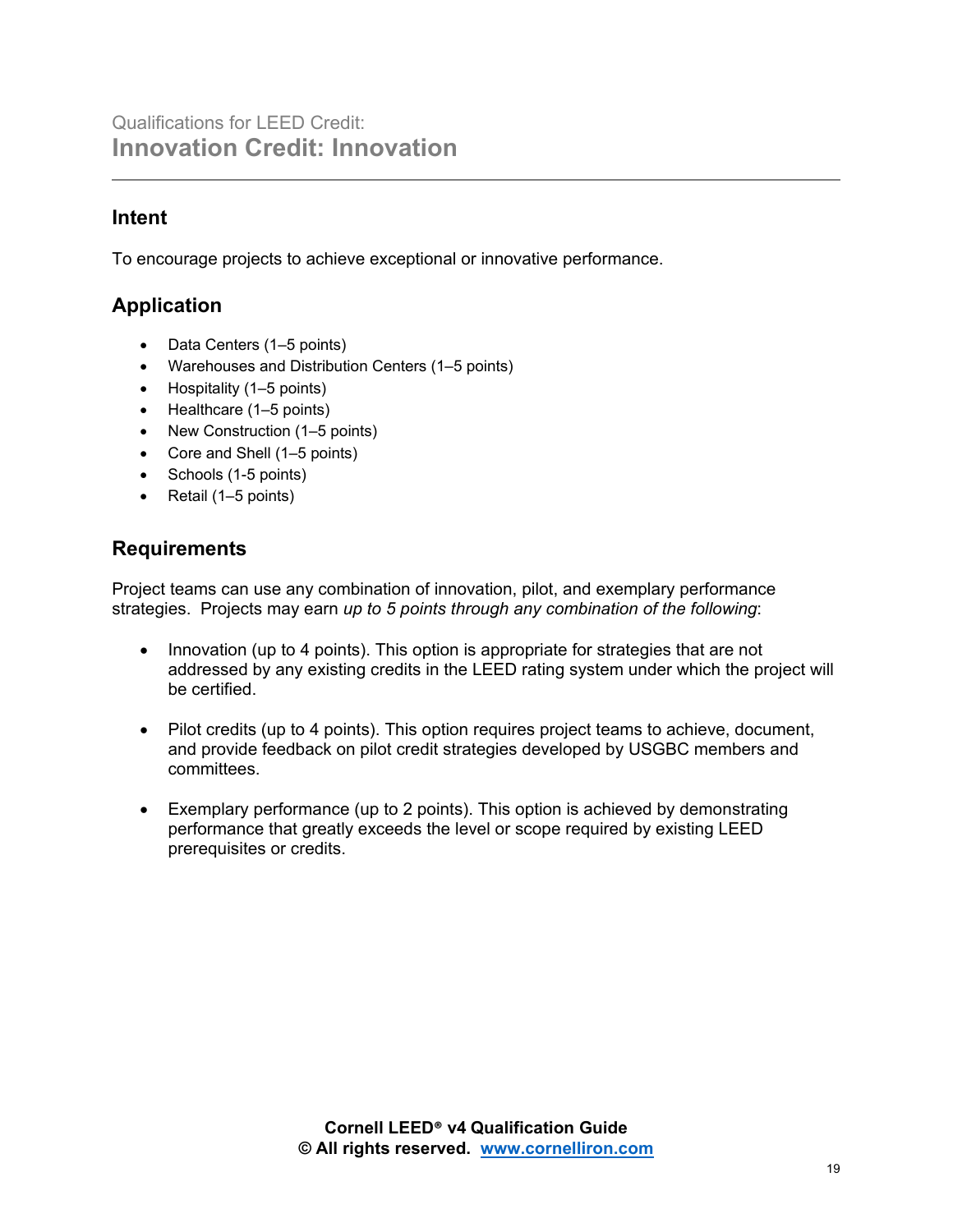#### **Option 1. Innovation (1 point)**

Achieve significant, measurable environmental performance using a strategy not addressed in the LEED green building rating system. Identify the following:

- the intent of the proposed innovation credit;
- proposed requirements for compliance;
- proposed submittals to demonstrate compliance; and
- the design approach or strategies used to meet the requirements.

#### **Option 2. Pilot (1 point)**

Achieve one pilot credit from USGBC's LEED Pilot Credit Library

#### **Option 3. Additional Strategies**

- **Innovation (1-3 points)**  Defined in Option 1 above.
- **Pilot (1–3 points)**  Meet the requirements of Option 2.
- **Exemplary Performance (1–2 points)** Achieve exemplary performance in an existing LEED v4 prerequisite or credit that allows exemplary performance, as specified in the LEED Reference Guide, v4 edition. An exemplary performance point is typically earned for achieving double the credit requirements or the next incremental percentage threshold.

#### **Behind the Intent**

Sustainable design comes from innovative strategies and thinking. Institutional measures that reward such thinking—such as the achievement of this credit—benefit our environment. Recognition of exceptional efforts will spur further innovation.

When project teams innovate and go beyond LEED requirements, they not only achieve measurable environmental benefits beyond those specified by the LEED rating system, they also have the opportunity to explore cutting-edge pilot credits and contribute to the development of future LEED credits.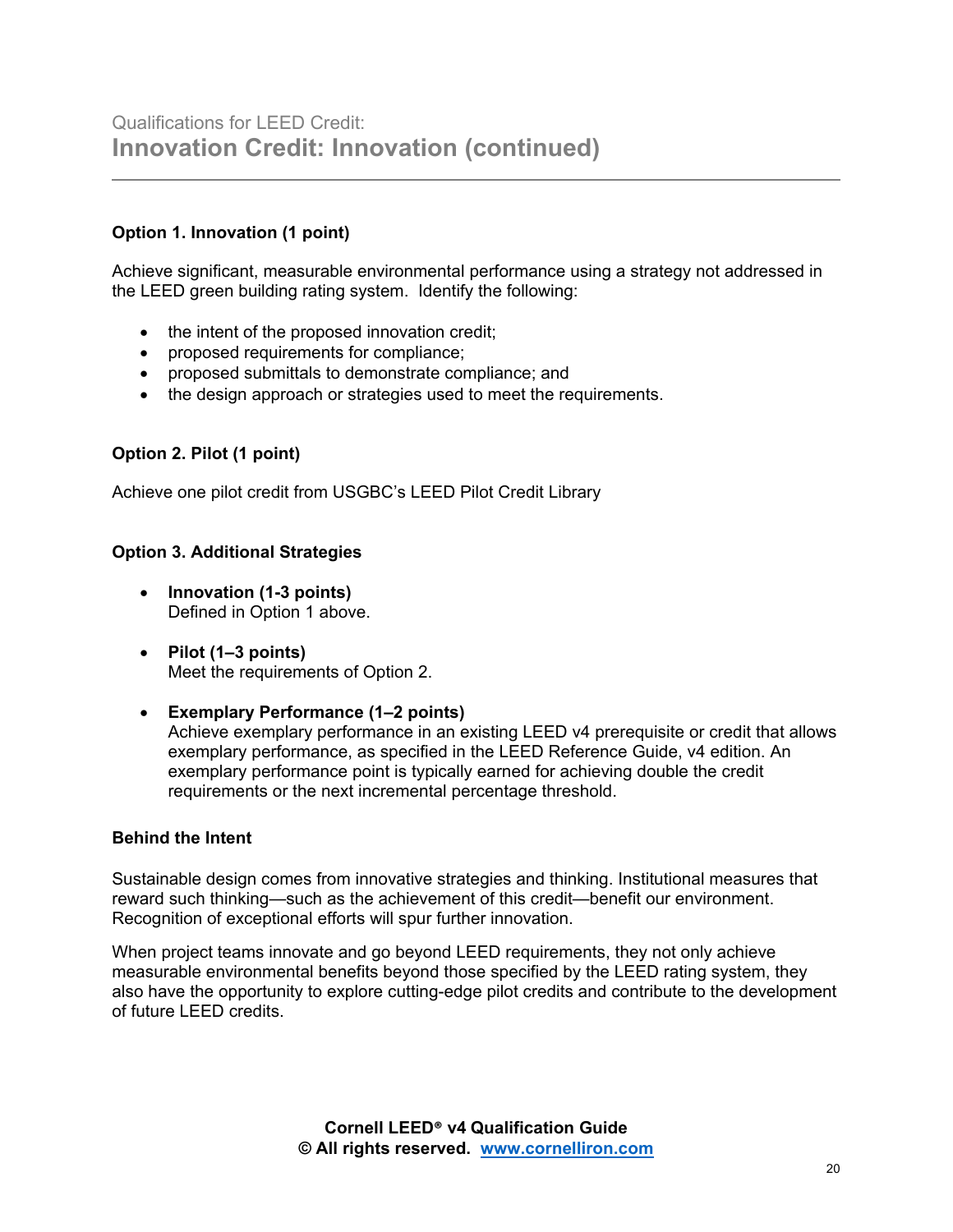When project teams can demonstrate that the project exceeds the standard level of performance associated with one or more LEED credits, their innovations can be adopted by other teams in the future.

Innovation credits are not awarded for the use of a particular product or design strategy if the technology aids in the achievement of an existing LEED credit, even if the project is not attempting to earn that credit.

No strategy can achieve more than 1 point under Innovation. That is, a single strategy cannot be double-counted for both exemplary performance and innovation (or both exemplary performance and a pilot credit, or both a pilot credit and innovation).

#### **Required Documentation**

#### **Option 1: Innovation**

- 1. Innovation narrative
- 2. Supporting documentation

#### **Option 2: Pilot Credits**

- 1. Supporting documentation
- 2. Pilot credit registration
- 3. Pilot credit survey
- 4. Pilot credit specific submittals

#### **Option 3: Additional Strategies / Exemplary Performance**

- 1. Supporting documentation
- 2. Exemplary performance credit and level

#### **Thermiser®**

*Choosing Thermiser Insulated Rolling Doors as an innovative design element and/or utilizing Thermiser doors to achieve exceptional or innovative performance as a construction envelope element could contribute to any combination of innovation, pilot and exemplary performance strategies that may earn up to 5 Credit points toward LEED Certification. Thermiser is the proven environmentally responsible choice.*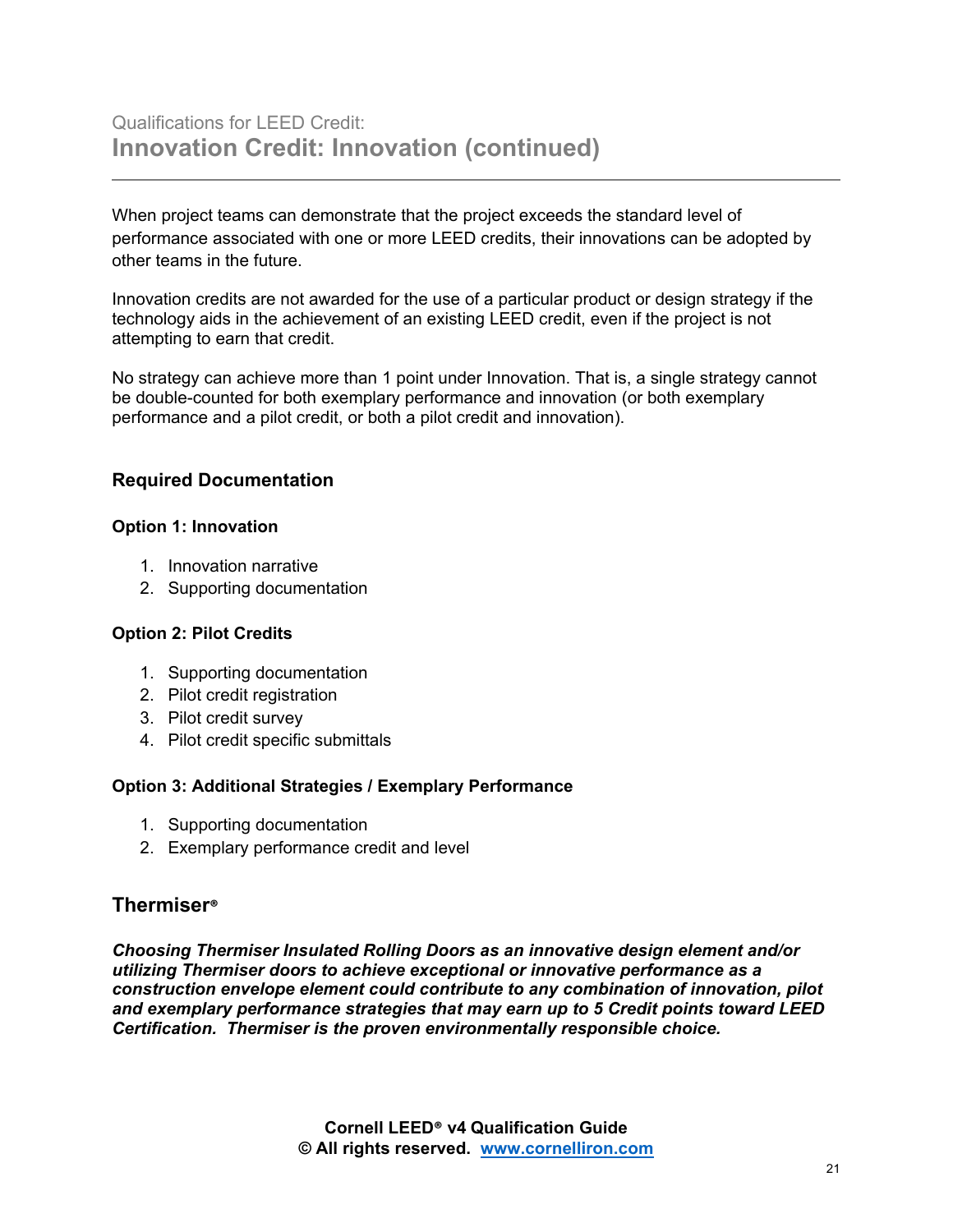## **Intent**

To provide an incentive for the achievement of credits that address geographically specific environmental, social equity, and public health priorities.

## **Application**

- Data Centers (1–4 points)
- Warehouses and Distribution Centers (1–4 points)
- Hospitality (1–4 points)
- Healthcare (1–4 points)
- New Construction (1–4 points)
- Core and Shell (1–4 points)
- Schools (1–4 points)
- Retail (1–4 points)

### **Requirements**

Earn up to four of the six Regional Priority credits. These credits have been identified by the USGBC regional councils and chapters as having additional regional importance for the project's region. A database of Regional Priority credits and their geographic applicability is available on the USGBC website, [http://www.usgbc.org.](http://www.usgbc.org/) One point is awarded for each Regional Priority credit achieved, up to a maximum of four. A database of Regional Priority credits and their geographic applicability is available on the USGBC website, http://www.usgbc.org.

### **Required Documentation**

No additional documentation is required to earn Regional Priority credits. Document compliance for the selected credits, and the related RP bonus points for their achievement will be awarded automatically. For every location in the U.S., six credits are prioritized.

### **Thermiser®**

*Choosing Thermiser as an innovative construction envelope element could contribute to the achievement of up to 4 Credit points that address geographically specific environmental, social equity and public health priorities. Recognizing a project location's priority environmental issues and addressing them through design, construction and operation choices, the utilization of Thermiser Insulated Rolling Doors is the proven environmentally AND socially responsible choice.*